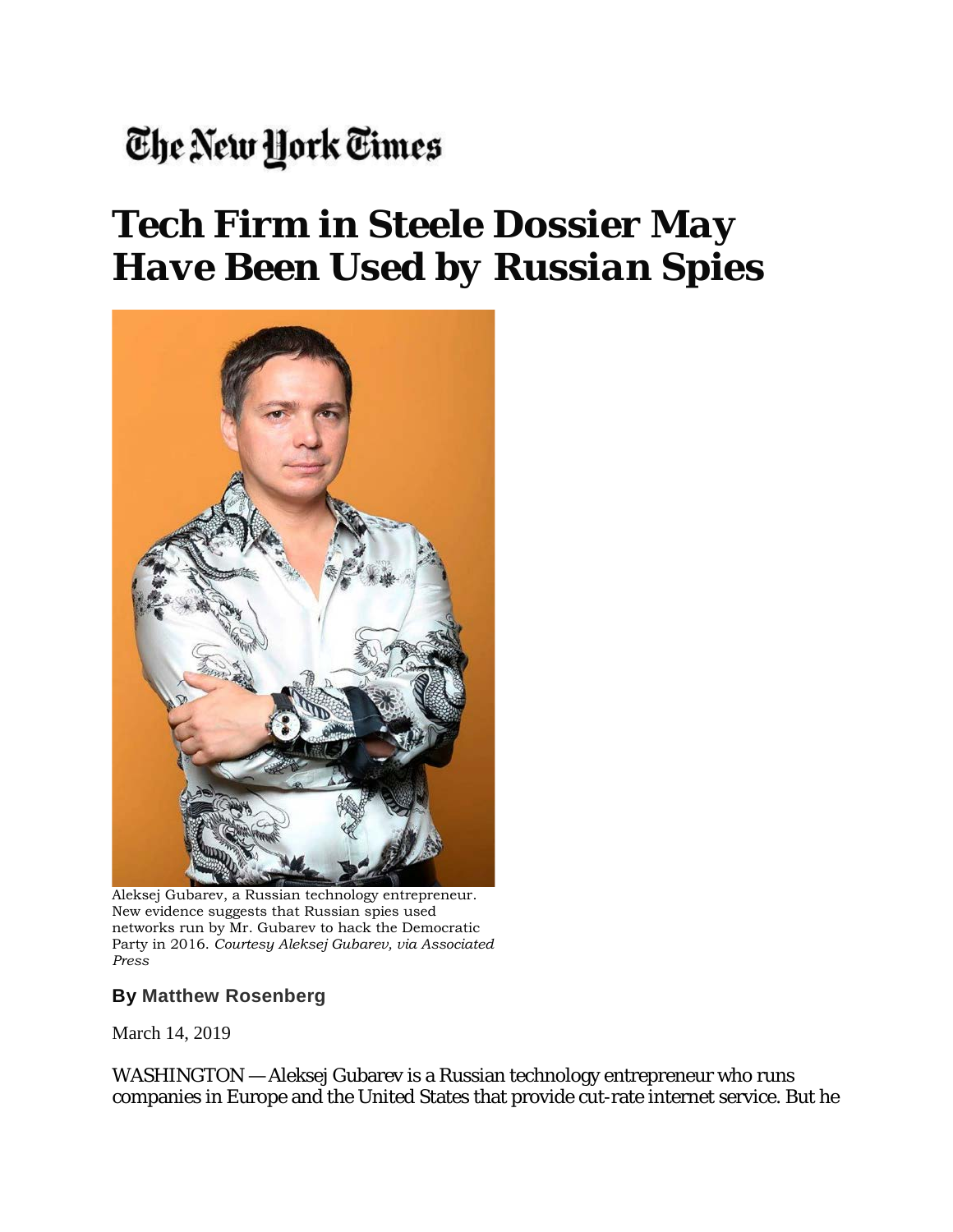is best known for his appearance in 2016 in a dossier that purported to detail Russia's interference in the 2016 presidential election — and the Trump campaign's complicity.

Mr. Gubarev's companies, the dossier claimed, used "botnets and porn traffic to transmit viruses, plant bugs, steal data and conduct 'altering operations' against the Democratic Party leadership."

On Thursday, new evidence emerged that indicated that internet service providers owned by Mr. Gubarev appear to have been used to do just that: A report by a former F.B.I. cyberexpert unsealed in a federal court in Miami found evidence that suggests Russian agents used networks operated by Mr. Gubarev to start their hacking operation during the 2016 presidential campaign.

## *[Read the [report](https://www.royblack.com/files/news/BuzzFeed/Ferrante%20Expert%20Report.pdf) here.]*

His networks also appear to have been regularly used by cybercriminals and Russian agents to conduct other attacks, such as an assault on Ukraine's power grid in 2015, the report found.

Yet the report stops short of directly linking Mr. Gubarev or his executives to the hacking, as asserted in the dossier. As Anthony Ferrante, the report's lead author and a former F.B.I. agent, noted in a deposition: "I have no evidence of them actually sitting behind a keyboard."

Mr. Gubarev has insisted that neither he nor his businesses knowingly took part in the Russian hacking. He backed up his denials by filing a defamation lawsuit against BuzzFeed, the first news organization to publish the dossier, which became public in January 2017. The report unsealed Thursday was commissioned by BuzzFeed to fend off Mr. Gubarev's suit, which was dismissed in December when the court found BuzzFeed's decision to publish protected under the law.

Evan Fray-Witzer, a lawyer for Mr. Gubarev, said that hackers using a client's servers was hardly unique for a web-hosting company, or any tech company. Mr. Gubarev should not be held responsible for the misuse of his network by others that he neither approved nor knew about, Mr. Fray-Witzer said.

"You could say the same thing about Google's infrastructure and Amazon's infrastructure — and no one is accusing them of hacking anyone just because hackers used their infrastructure," he said.

The report was released after months of legal wrangling by Mr. Gubarev's lawyers, who strenuously fought to keep it under wraps, arguing that it was one-sided and would unfairly tar their client. The New York Times, acting independently of BuzzFeed and Mr. Gubarev, asked the court in October to unseal all of the evidence in the case.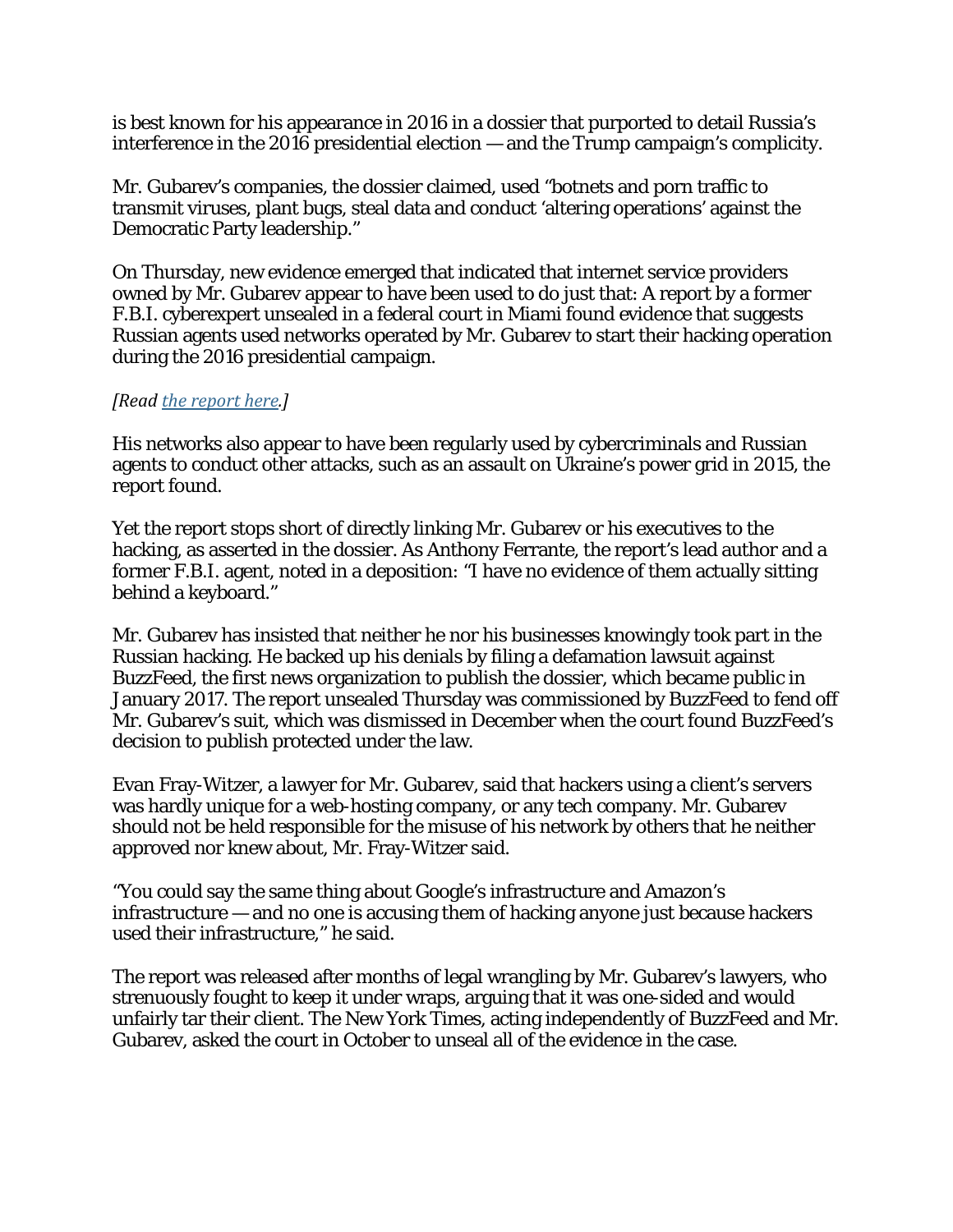For all of its details of Russia's hacking, the report is unlikely to settle the questions that linger around the dossier more than two years after it became public. But for those who believe the president's loyalties are with Moscow, the report's suggestions of a link between Mr. Gubarev and Russian hacking is likely to spur new demands for renewed investigations, even as Robert S. Mueller III, the special counsel, appears to be wrapping up his investigation.

The dossier is made up of a series of reports compiled in the summer and fall of 2016 by Christopher Steele, a former British spy who runs a firm that conducts investigations for businesses and other clients. The work was done at the behest of President Trump's political rivals, a fact that Mr. Trump and his allies have seized on in an effort to undermine the Russia inquiry by falsely claiming that it beganbecause of the dossier.

Parts of the dossier have proved prescient. Its main assertion — that the Russian government was working to get Mr. Trump elected — was hardly an established fact when it was first laid out by Mr. Steele in June 2016. But it has since been backed up by the United States' own intelligence agencies — and Mr. Mueller's investigation. The dossier's talk of Russian efforts to cultivate some people in Mr. Trump's orbit was similarly unknown when first detailed in one of Mr. Steele's reports, but it has proved broadly accurate as well.

Other parts of the dossier remain unsubstantiated, or nearly impossible to verify, such as its most salacious charge: that the Russians have a video of Mr. Trump cavorting with prostitutes in a Moscow hotel in 2013. At least one accusation — that Michael D. Cohen, Mr. Trump's former personal lawyer and fixer, met in 2016 with Russian officials in Prague — now looks false after Mr. Cohen, who has turned sharply against Mr. Trump, denied last month during congressional testimony ever visiting Prague.

The report commissioned by BuzzFeed to investigate the dossier did not set out to prove any of those accusations. It was done by FTI Consulting, a Washington-based firm, and focused solely on the accusations against Mr. Gubarev. It relied largely on analyzing internet traffic and other clues, and on digging through public records to glean insight into Mr. Gubarev's holding company, XBT, and its many affiliates, including Webzilla. Both XBT and Webzilla were named in the dossier as being used for the hacking.

While the report found no direct evidence of a direct link to the Russian hackers, it did conclude that Mr. Gubarev's web-hosting services are rife with lawlessness. His clients routinely pirate copyrighted material and spread malware, the report found, and his executives appear unconcerned with stopping them or helping authorities track them down.

Mr. Gubarev's "companies have provided gateways to the internet for cybercriminals and Russian state-sponsored actors to launch and control large scale malware campaigns over the past decade," the report concluded. "Gubarev and other XBT executives do not appear to actively prevent cybercriminals from using their infrastructure."